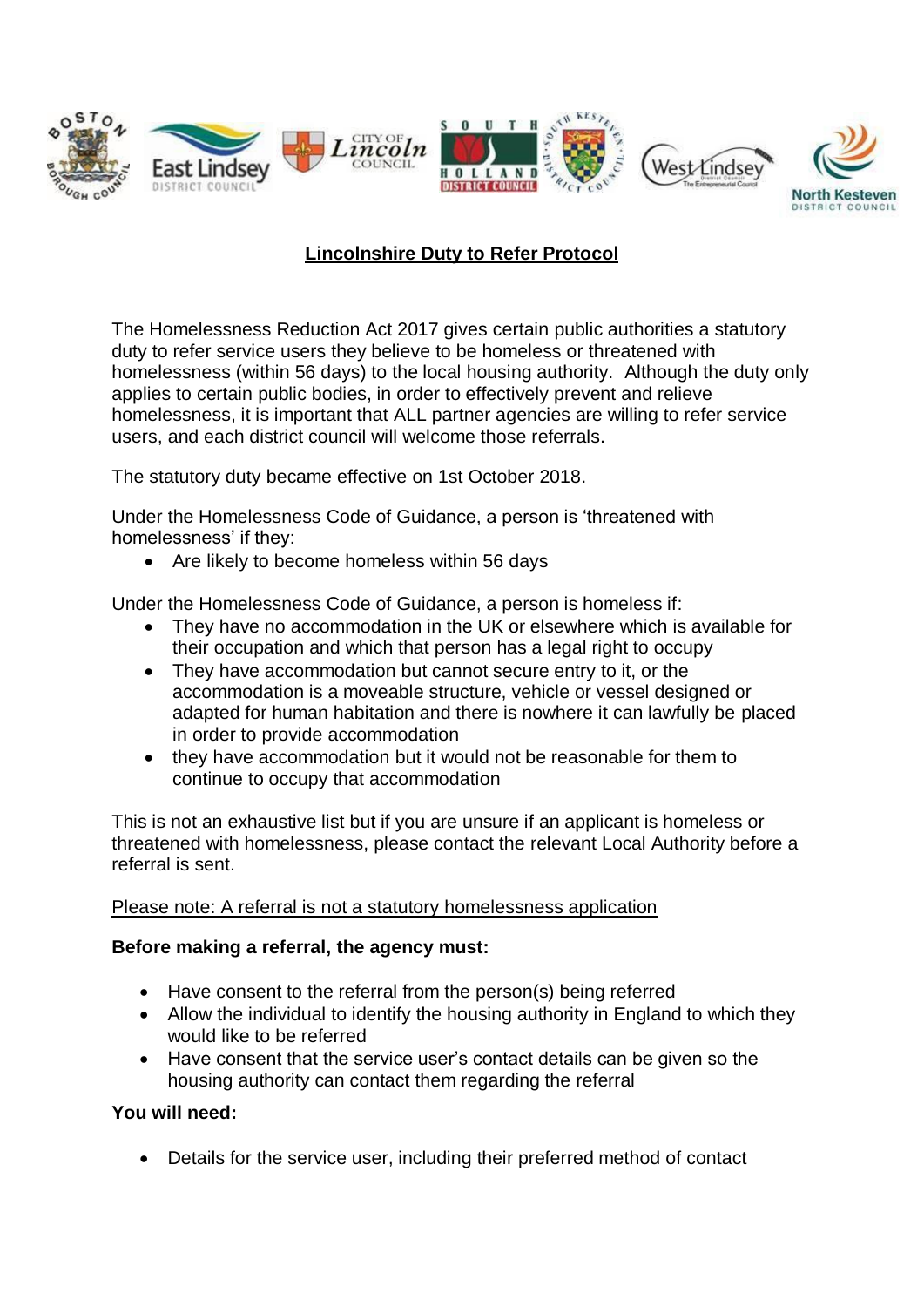• To confirm that you have consent to the referral from the person(s) being referred

## **How to Make a Referral**

Please follow the guidelines on each Lincolnshire district council website where you will find the ALERT portal. This portal is a computer system designed to accept and manage referrals.

ALERT is not monitored outside normal working hours and so for anyone who is homeless on the day of referral outside standard office hours, contact must also be made to the relevant district council's out of hours service (details can be found on each website).

## **What the Lincolnshire District Councils will do:**

Once a referral has been made:

## **We will:**

- Upon receipt of a referral, contact the service user if not already an open case and, if appropriate, arrange and complete a housing options interview.
	- o Each case will be triaged within 5 working days or sooner if they will become homeless before the 5<sup>th</sup> day.
- Provide relevant and appropriate advice and assistance to help the service user prevent or relieve their homelessness
- Provide the service user and agency worker/advocate, if applicable and in accordance with the relevant GDPR approvals, with a personalised housing plan identifying what the service user, the district council and any other agency should do to help resolve the housing situation.
- Provide the service user with a letter advising what, if any, housing duty is owed to them.
- Assist the service user to make a housing register application, if applicable.
- Make referrals to other organisations, where relevant, that might be able to assist with any housing related issues such as support to manage a tenancy, rent arrears, budgeting or hoarding.
- Encourage the service user to actively work with agencies, where relevant, to manage any health and wellbeing related issues such as addiction or mental ill health.
- Where required, assist the service user to obtain suitable accommodation in either social housing including extra care housing, private sector, hostel type accommodation, refuge or supported accommodation.
- Keep the referral agency updated on progress.
- Listen to the professionals involved and will not presume or make assumptions about the type of accommodation that might be suitable for the individual.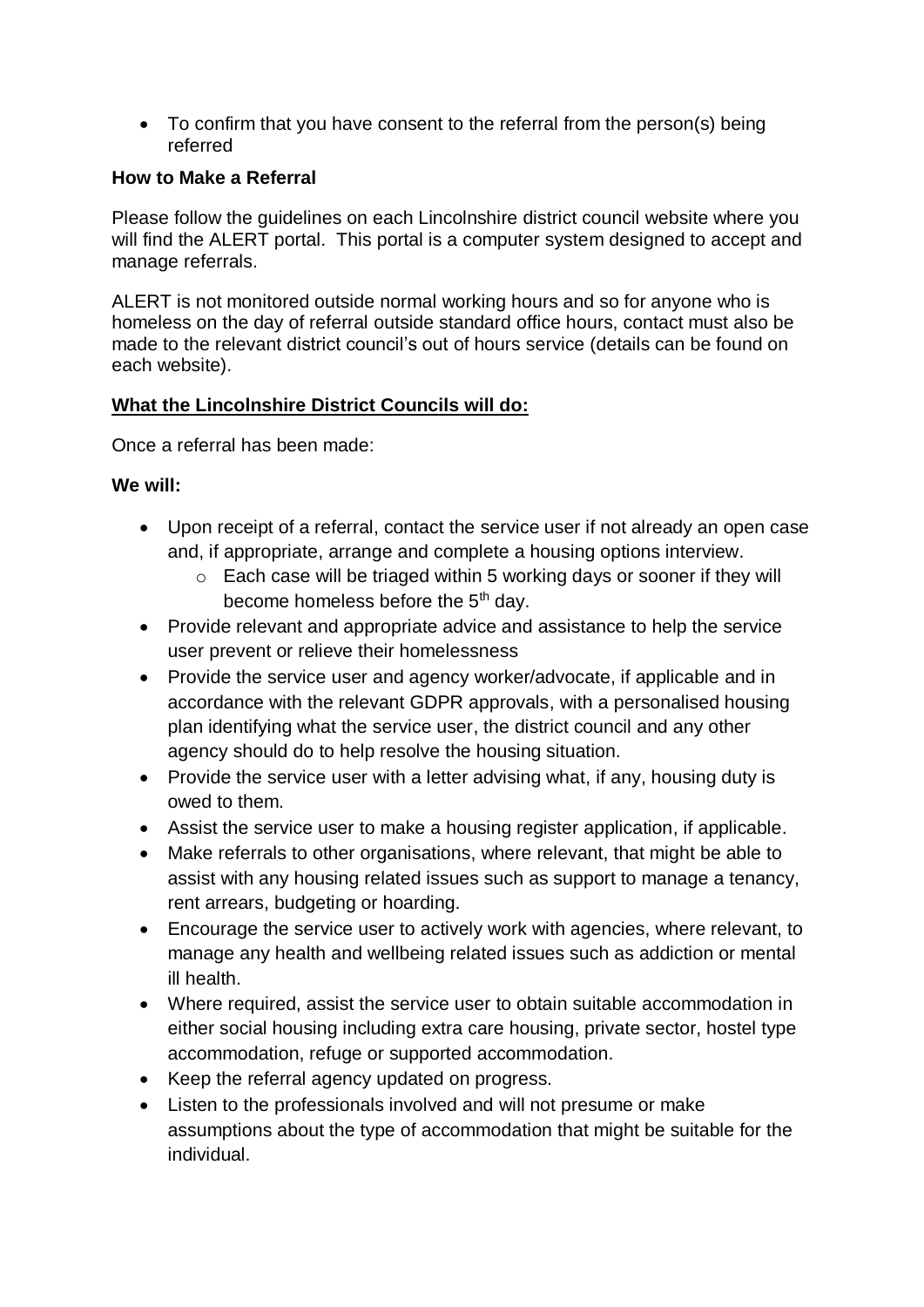- Refer any person who is street homeless and is either not in priority need or is not eligible for housing to the relevant Rough Sleeping Service and work in partnership to try and resolve the housing issue.
- Liaise with the Department for Work and Pensions (DWP)/Housing Benefit department, where applicable, to ensure the rent is being paid.

# **Agencies Making Referrals Should:**

- Use the ALERT portal to ensure all information is gathered for the referral. This allows for secure information exchange, safe storage and a full audit trail, together with tracking opportunities for the district council.
- Gain consent from the service user(s) for the referral to be made. If consent is not given please see below 'What we cannot do' section.
- Ensure the agency worker involved with the service user(s) is available for meetings and to provide relevant information to best support the applicant.

## **Why we work in this way:**

- To work with service users at an earlier date to increase the opportunities to prevent or relieve homelessness.
- To build close working relationships with agencies to assist with homeless prevention and relief.
- To reduce the risk of safeguarding issues and concerns relating to homeless families and vulnerable adults.

## **Referring agencies**

The following are public authorities with a statutory Duty to Refer:

- Prisons (public and contracted out)
- Youth Offender Institutions and Youth Offending Teams
- Secure training centres (public and contracted out) and colleges
- Probation services (Community Rehabilitation Companies and National Probation Service)
- Jobcentre Plus
- Accident and emergency services provided in a hospital
- Urgent treatment centres, and hospitals in their capacity of providing in-patient treatment
- Social Service authorities (both adult and children)

## **Details for statutory referring agencies responsibilities are in the appendices.**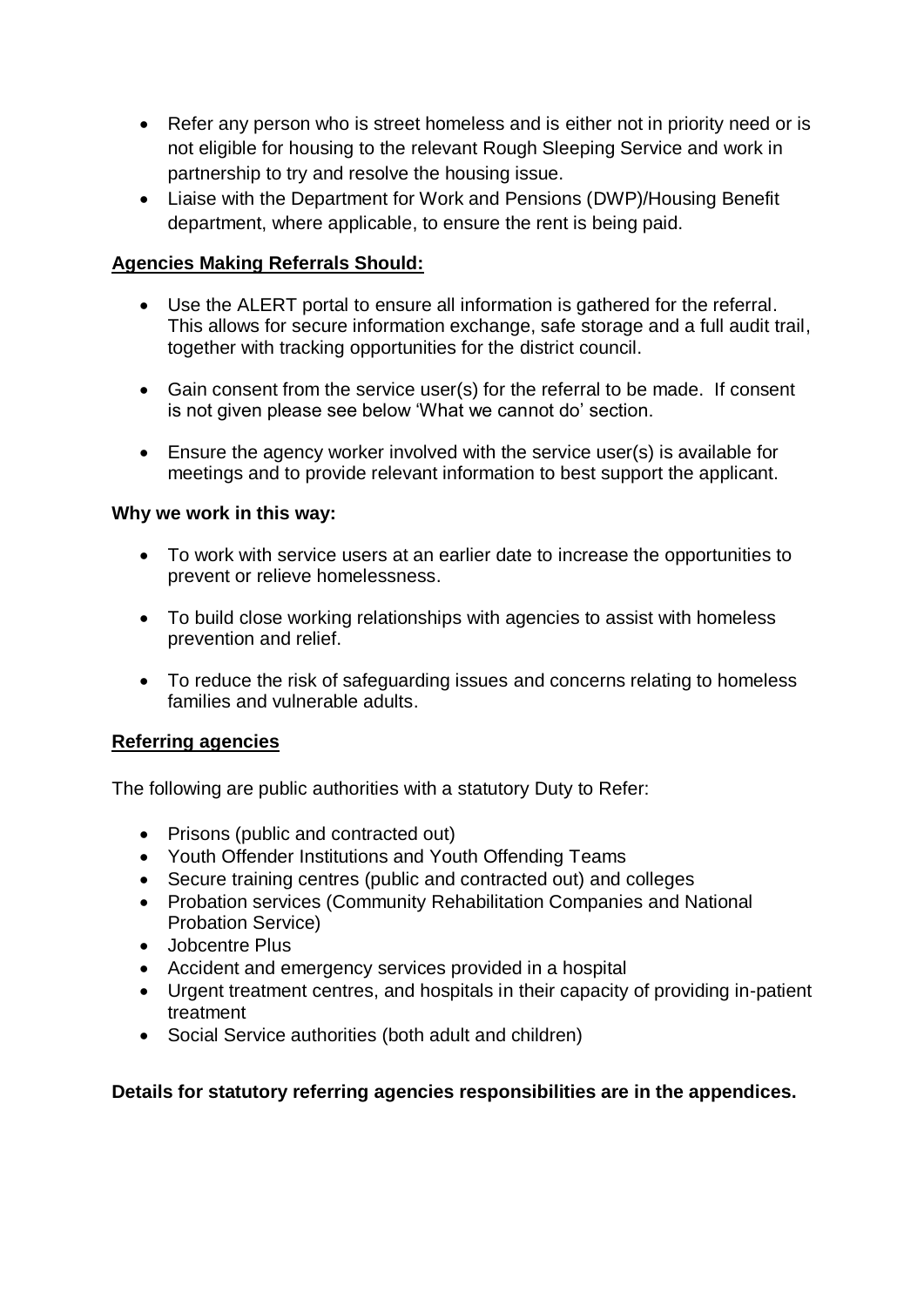# **Safeguarding**

#### Mental Capacity

The safeguarding procedure needs to be followed. Consent must be given for Duty to Refer and the person needs to have mental capacity to make a homelessness application.

#### Looked After Children under 18yrs

This will not fall under Duty to Refer. Lincolnshire County Council (LCC) has a duty to accommodate these young people. If the Young Person is to be placed with a family member and this accommodation is unsuitable, the District/Borough Council will support LCC to rehouse the family and keep the young person in placement with that person.

#### Youth Homelessness - 16/17yr olds (Not Looked After Children)

The Youth Homelessness Protocol should be followed and an Early Help Assessment for Children Services completed. Duty to Refer still applies under these circumstances and Lincolnshire district councils will work with LCC as a core partner to prevent and relieve homelessness. Where LCC needs to make a DTR referral to a district council, the ALERT system should be used.

#### **Referrals without consent may be made in order to safeguard children or vulnerable adults, in accordance with local safeguarding procedures.**

#### **Review and monitoring**

This Protocol will be reviewed in 12 months to resolve any referral problems.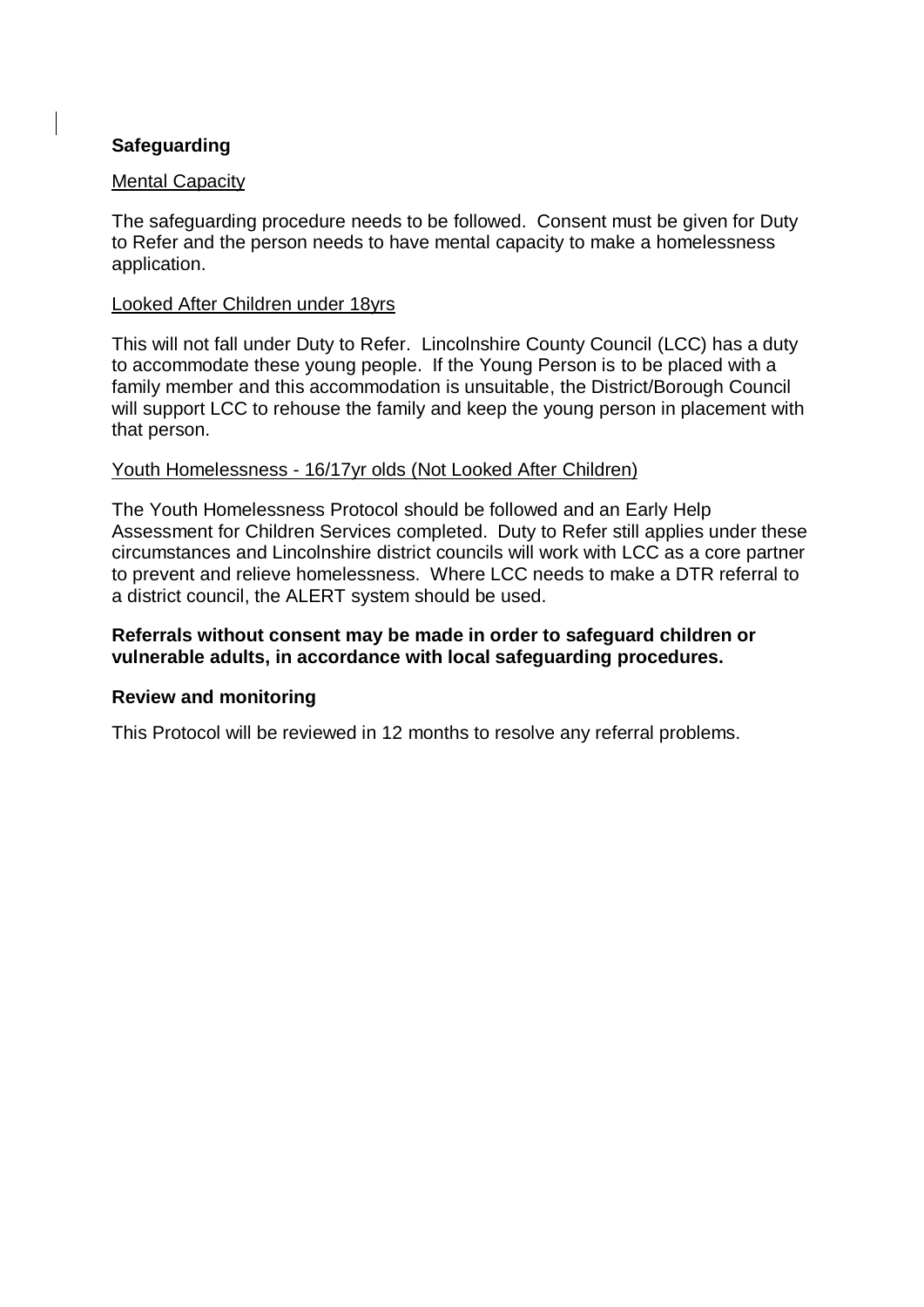# **Appendices**

All agencies should be aware that the information provided in this leaflet is in summary form only. More detailed information may be available within your organisation's own literature and this should be checked and followed where appropriate.

## **Appendix 1: Referrals between Local Authorities in Lincolnshire**

We acknowledge that there are occasions where households will either not understand which authority they should present to, present to more than one authority or have a local connection to more than one. In order to smooth the customer journey and ensure collaboration between local authorities in Lincolnshire we will work to the following principles:

#### **1 Presentations**

Upon receipt of a presentation from an applicant who is either claiming to be homeless or with a threat of homelessness within 56 days we will complete an initial housing options interview to establish the required eligibility, threat or actual homelessness, reasons, factors for priority need and local connections.

## **2 Prevention Duty**

Regardless of whether they have a local connection to them, the LA will assist the applicant as per their wishes ie: initial housing advice/housing assessment & Personalised Housing Plan, to prevent homelessness. However, the LA will make it clear that should the application result in a Relief/Full duty application then a subsequent referral will be made to where the applicant holds an established local connection.

## **3 Relief Duty with No Local Connection**

Enquiries will be made to establish where a local connection exists using the criteria as stipulated within the code of guidance.

If there is a need to place the applicant in interim accommodation, this too will be done by that Authority until any S198 referral has been formally accepted by the receiving authority.

If a local connection can be established, the LA will telephone the relevant LA to advise of intended s198 referral, followed by a full referral. The Authority with whom the applicant has a local connection will formally respond within 2 Working Days, and agree next steps for the customer if already in interim accommodation.

## 4 **Relief Duty with a Dual Local Connection**

Enquiries will be made to confirm, not just assume, local connections and discussions undertaken with the applicant to establish their preferred area and reasons for that preference to aid the discussion between authorities.

Should the applicant have presented to one LA but prefer a location within a neighbouring district and the local connection has been confirmed, the LA will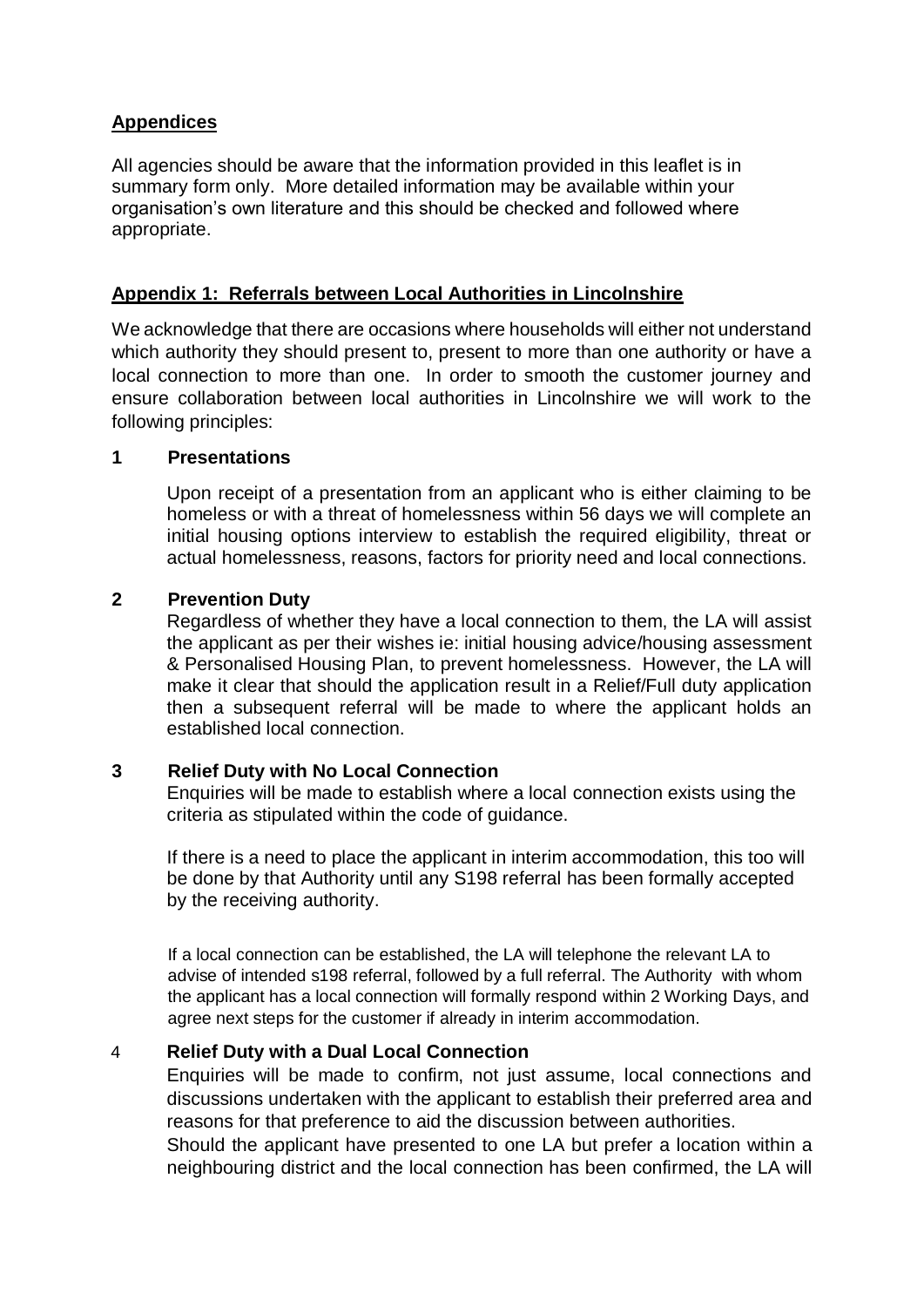telephone the relevant LA to discuss options and notify and advise the details of the applicant to establish housing options in the area and to assess the needs of the applicant and whether suitable accommodation options may be a possibility, so that expectations of the customer can be managed.

Where an applicant is provided with advice and does not wish pursue an application but would prefer to approach a neighbouring Authority, the receiving LA will complete a Duty to Refer via the Alert Portal and forward to the relevant Authority, providing all relevant details and confirming the outcome of the Options interview and the wishes of the applicant.

#### 5 **Relief Duty, Dual Local Connections AND immediate need for Interim accommodation**

Having due regard to section 4 and consideration of dispersed locations of Lincolnshire, where there is insufficient time to facilitate this between local authorities we will work together to establish suitable interim arrangements for the applicant, until the next working day when they can present to the desired LA to make a formal, homeless presentation. The initial LA will telephone the preferred LA on the applicant's behalf and request emergency accommodation.

The initial LA will assist in the completion of any required paperwork on behalf of the other LA. This may include: taking copies of documents, completion of appropriate licences, passing on of letters and explanations of those letters.

The LA with the duty for the applicant will be responsible for payment of any TA secured, not the LA assisting.

The applicant will be advised of all factors relating to the provision of interim accommodation, including responsibilities and consequence of losing that accommodation and advised on the steps they are required to take the next working day.

Our aim is that by working together, no applicant will leave their first housing options appointment without full details being taken, appropriate advice and assistance given with a clear understanding of what happens next.

#### 6 **Temporary Accommodation Placements out of area**

On occasions local authorities have no alternative but to place a household outside their district boundaries. In accordance with statutory guidance, that local authority will notify the local authority for where the placement has been made. In Lincolnshire we have agreed this will be done by email as follows:

Details should include:

- i) Household details Names & dates of birth
- ii) Details of placement location
- iii) Reason for placement
- iv) Duration of placement if known or report as undetermined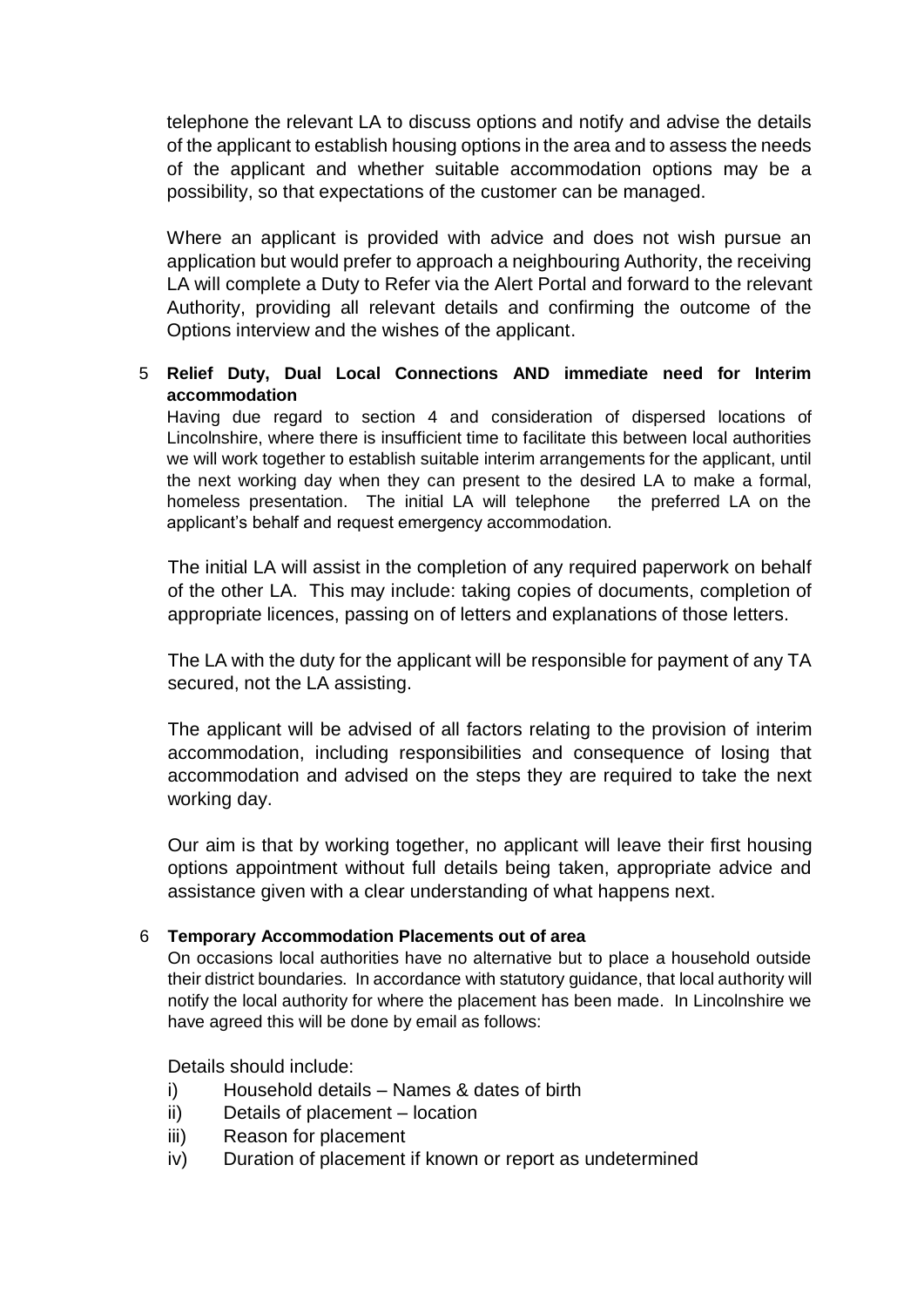| <b>Boston</b>  | housing.dept@boston.gov.uk       |
|----------------|----------------------------------|
| East Lindsey   | dutytorefer@e-lindsey.gov.uk     |
| Lincoln        | dutytorefer@lincoln.gov.uk       |
| North Kesteven | housingoptions@n-kesteven.gov.uk |
| South Holland  | dutytorefer@sholland.gov.uk      |
| South Kesteven | dutytorefer@southkesteven.gov.uk |
| West Lindsey   | home.choices@west-lindsey.gov.uk |
|                |                                  |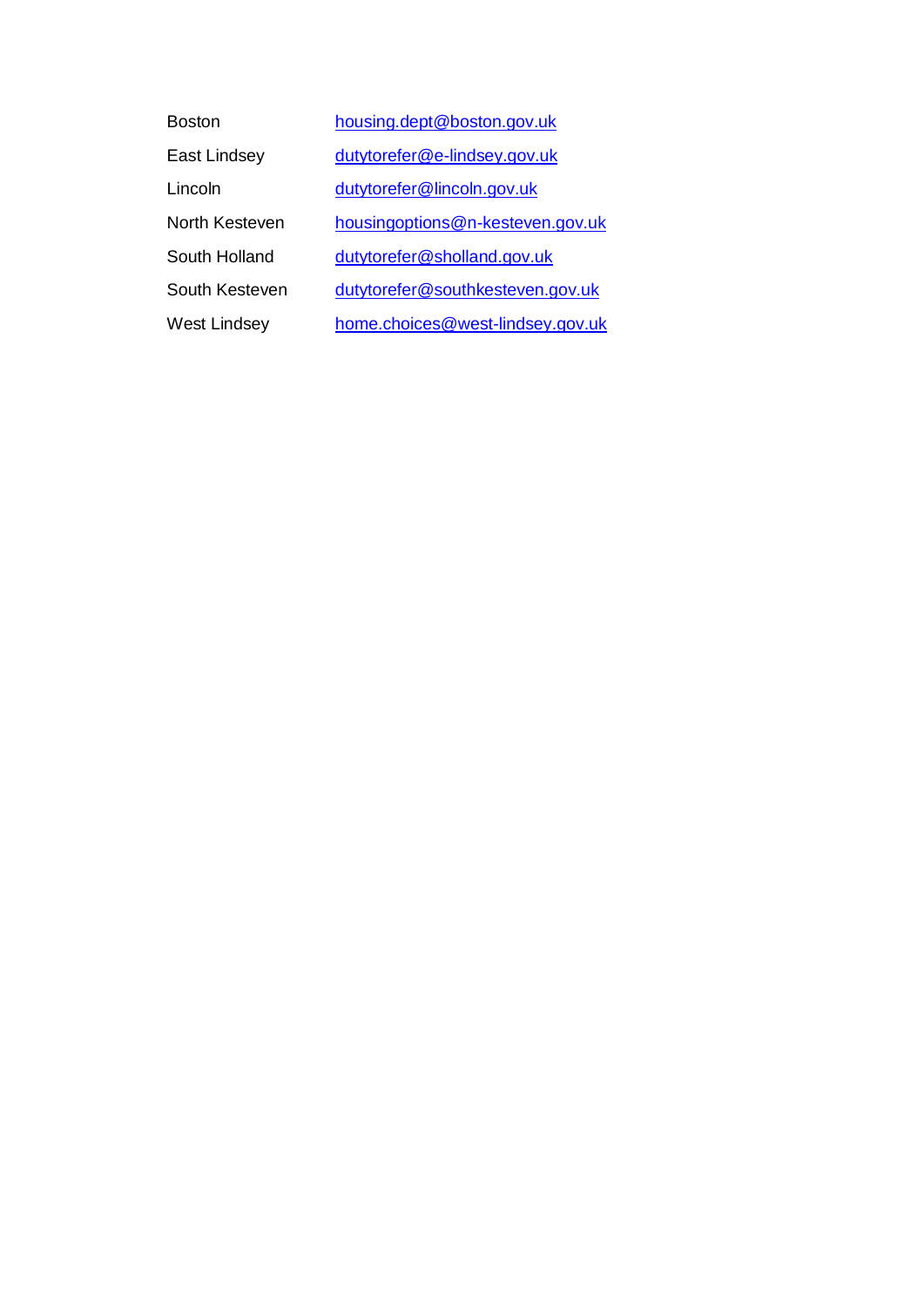# **Appendix 2: HMP Lincoln Lincolnshire Action Trust (LAT) and Shelter**

# LAT SPARC+ (reception/court service)

We will:

- Alert the prison resettlement team (Shelter) to anyone who arrives in custody due for release within 56 days and identifies themselves as homeless. This will be done by e-mail to the resettlement functional mailbox within 24 hours of the person's reception.
- Complete referral to the appropriate district council within 2 days for anyone who is homeless and due for release within 7 days.
- Update Prison NOMIS case notes to provide details of housing need for anyone who arrives in custody due for release within 56 days and identifies themselves as homeless.
- Complete referral to LHA in court for people released from court custody.

Why we will do this

- To provide the individual and the prison resettlement team with the maximum amount of time to make the referral under the prison's statutory duty to refer.
- To fulfil prison Reception duty to refer for anyone due for release within 7 days
- To reduce homeless which has a subsequent impact on reoffending.

What we will need

- ALERT registration
- Referrals log
- To complete keep safe interviews with men on arrival at HMP Lincoln

What we cannot do

• Provide ongoing resettlement support for the duration of the person's stay in custody.

# LAT Children and Families Service

We will

 Offer support to families of people in prison who identify themselves as being at risk of homelessness within 56 days. With consent, this will include a referral to the relevant LHA.

Why will we do this

 To reduce the risk of homelessness amongst families of people in prison which could also impact directly on the person detained.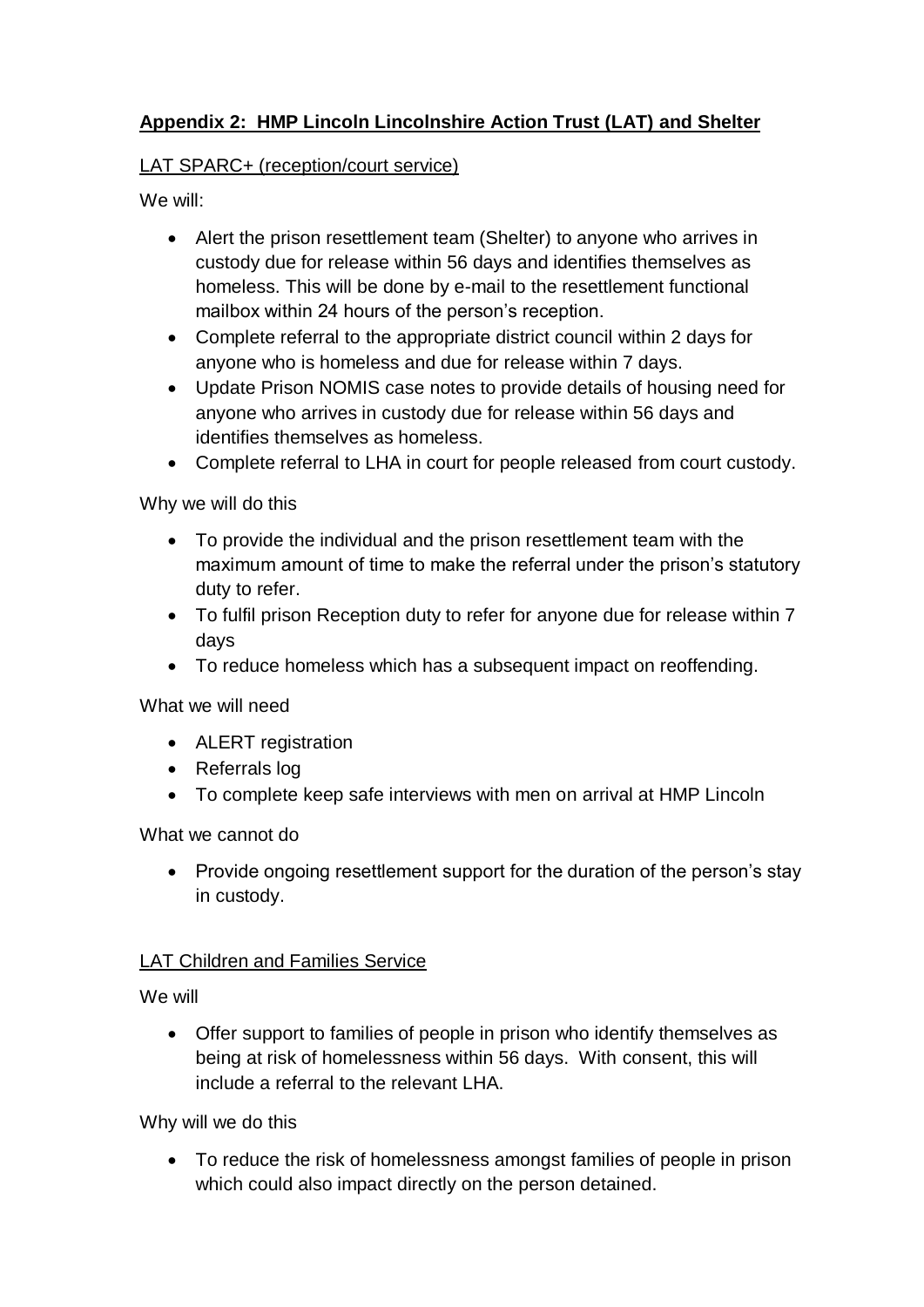What we will need

- ALERT registration
- Referrals log
- To complete induction assessments/offer ongoing support to families visiting HMP Lincoln.

What we cannot do

- Provide ongoing support to families who, due to transfer of the person in prison, commence visits at a prison outside of LAT's delivery sites.
- Provide housing support to people detained in HMP Lincoln.

# LAT Departure Lounge

We will:

- Review information received from the Resettlement Team (Shelter) at HMP Lincoln in order to provide continuity of support in the departure lounge, such as following up on existing action plans.
- With consent, contact the relevant LHA for anyone who identifies themselves as being homeless or due to become homeless within 56 days and reports that they have not had any contact/referral previously (or is unsure) to confirm if a referral has already been made. In the event that a referral has not been made, we will complete the ALERT referral and log the details.
- Update National Probation Service/Community Rehabilitation Company Case Managers regarding individual housing issues on release from prison.
- Provide a report to the Resettlement Team, Prison Senior Management Team and 3SC on a monthly basis of people released who had not been referred.

Why we will do this

- To provide immediate support regarding housing issues on day of release
- To provide method of accountability regarding the prison's duty to refer.

What we will need

- ALERT registration
- Referrals log

What we cannot do

 Provide ongoing support after day of release, unless engaged in an LAT release support service.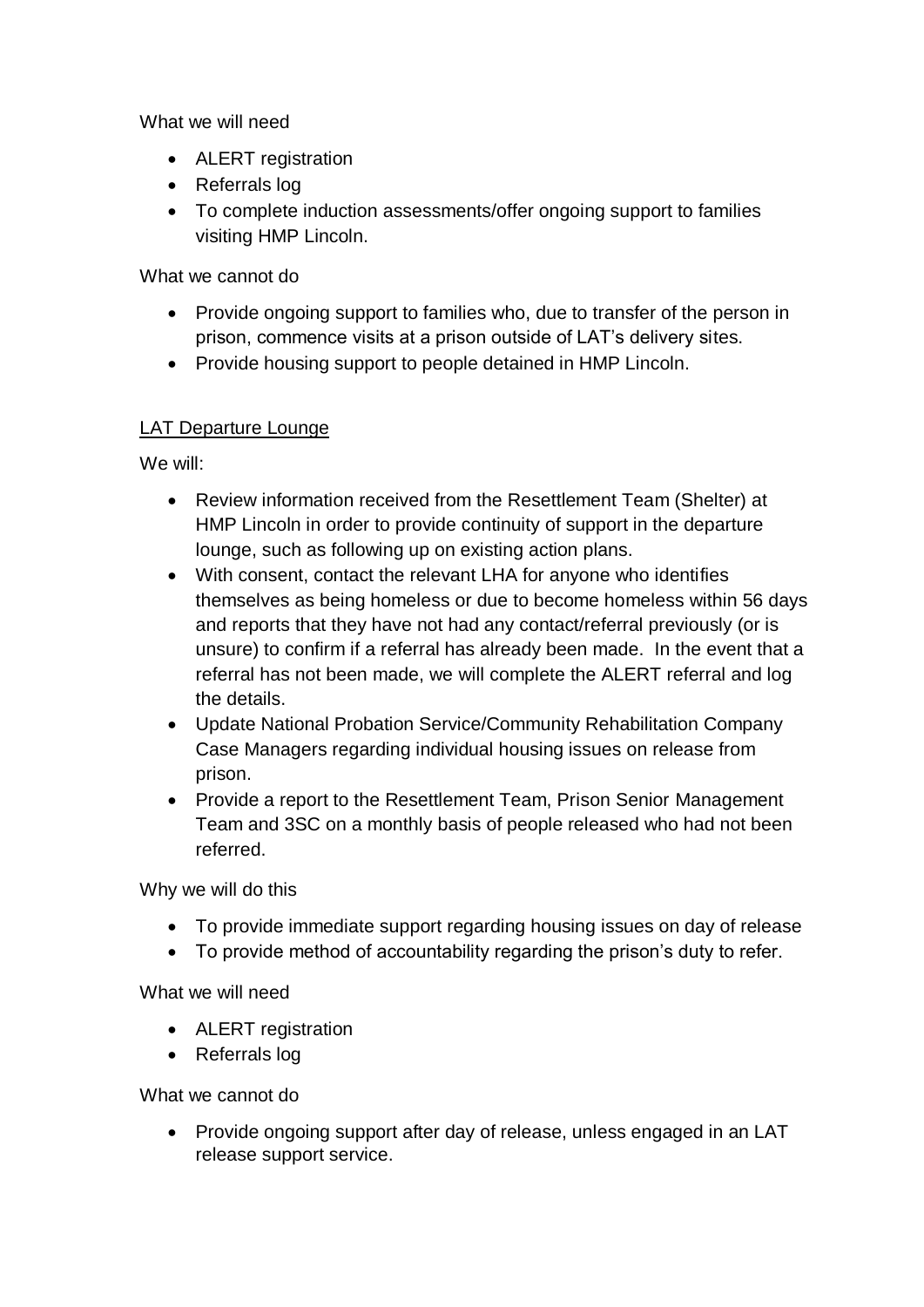# **Shelter**

We will:

- Within 8 days of admission to custody complete an assessment to identify critical accommodation needs.
- Obtain permission of consent to share details and work with client
- 12 weeks prior to release complete an assessment to identify accommodation status on release.
- Complete duty to refer application to appropriate council in release area.
- Make referrals to housing providers.
- Refer to adult social care if appropriate
- Work with partnership agencies to complete a Part 7 application where eligible.
- Signpost to mentoring services to support with issues in the community.
- Provide client with copy of resettlement plan if requested.
- Where required, assist the client to obtain suitable accommodation in either social housing including extra care housing, private sector, hostel type accommodation, refuge or supported accommodation.
- Keep the Case Manager/ Probation Officer and client updated on progress.
- Liaise with the Housing Benefit department, Universal Credit or other benefits where applicable to ensure the rent is being paid.
- Identify any funding opportunities for rent/ deposit.
- Make referrals to supporting agencies for benefit appointment.
- Support with debt/ finance issues- signpost if complex
- Identify and support with Re-payment plans for rent arrears
- Refer and support with evictions with our legal team
- Peer and workshop support for client not in release cohort
- Ensure client is aware of plan/address for release
- Challenge and escalate

Why we will do this:

- Build a working relationship with client and confirm what is required to enable accommodation for release
- Statutory duty Housing Act 1996 as amended by Homelessness Act 2002 and Homelessness Reduction Act 2017
- Homelessness Reduction Act Code of Guidance
- To provide the council with early notification to improve the prospects of resolving the housing issue
- Reduce homelessness.
- Achieve our mission 'Shelter believes everybody deserves a home'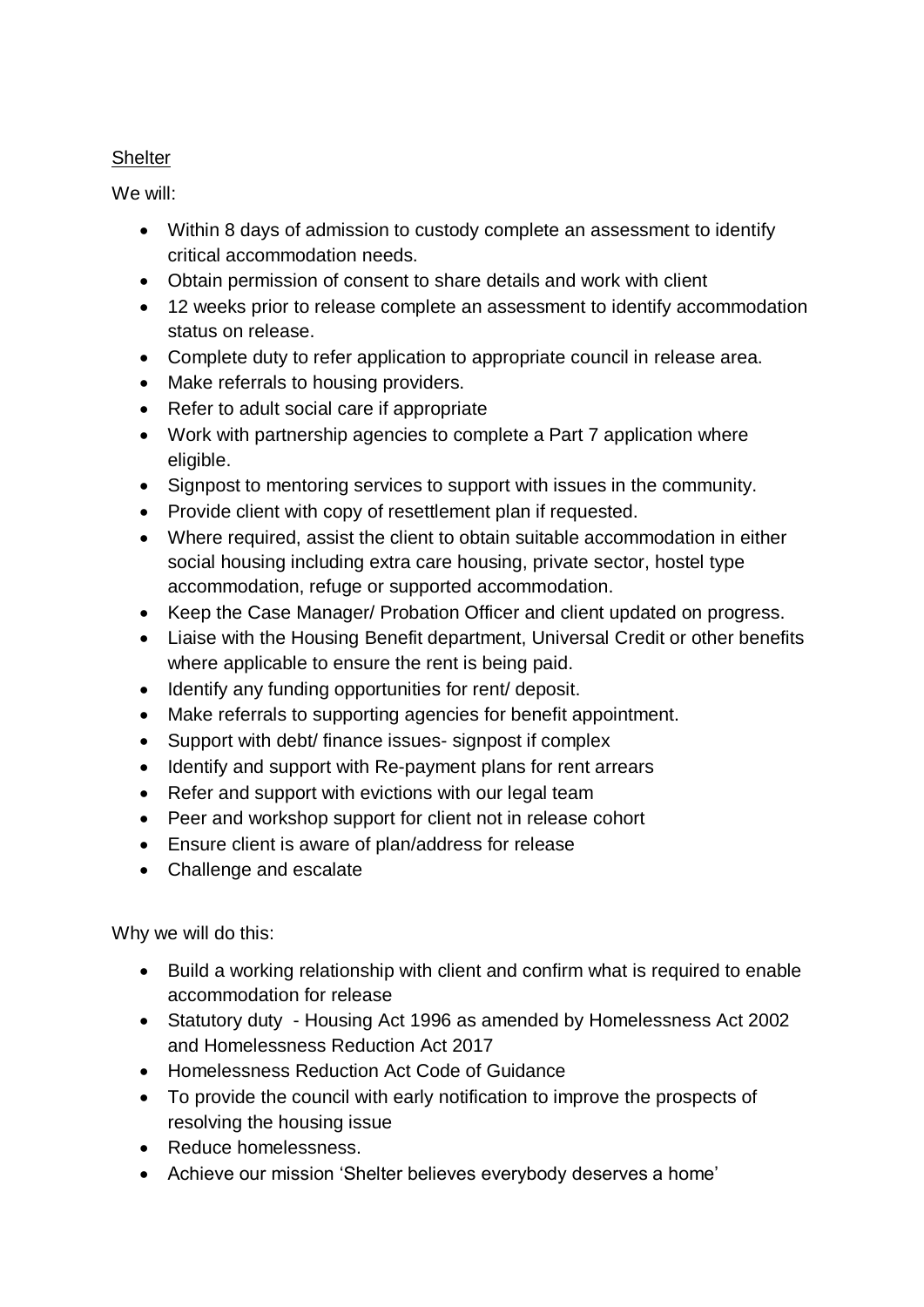What we will require:

- Support from agencies to provide appropriate information
- Face to face/ telephone assessments for clients in prison from Local Authority and housing provides
- Regular updates and communication on progress
- Confirmation of support/ plan for release
- Engagement from client

What we can't do:

- Provide accommodation
- Support the client if they do not engage
- Work outside of our contractual deadlines (outside 8 admission days and before 12 weeks pre-release.
- Assess risk- we can signpost to Case Manager/ Probation Officer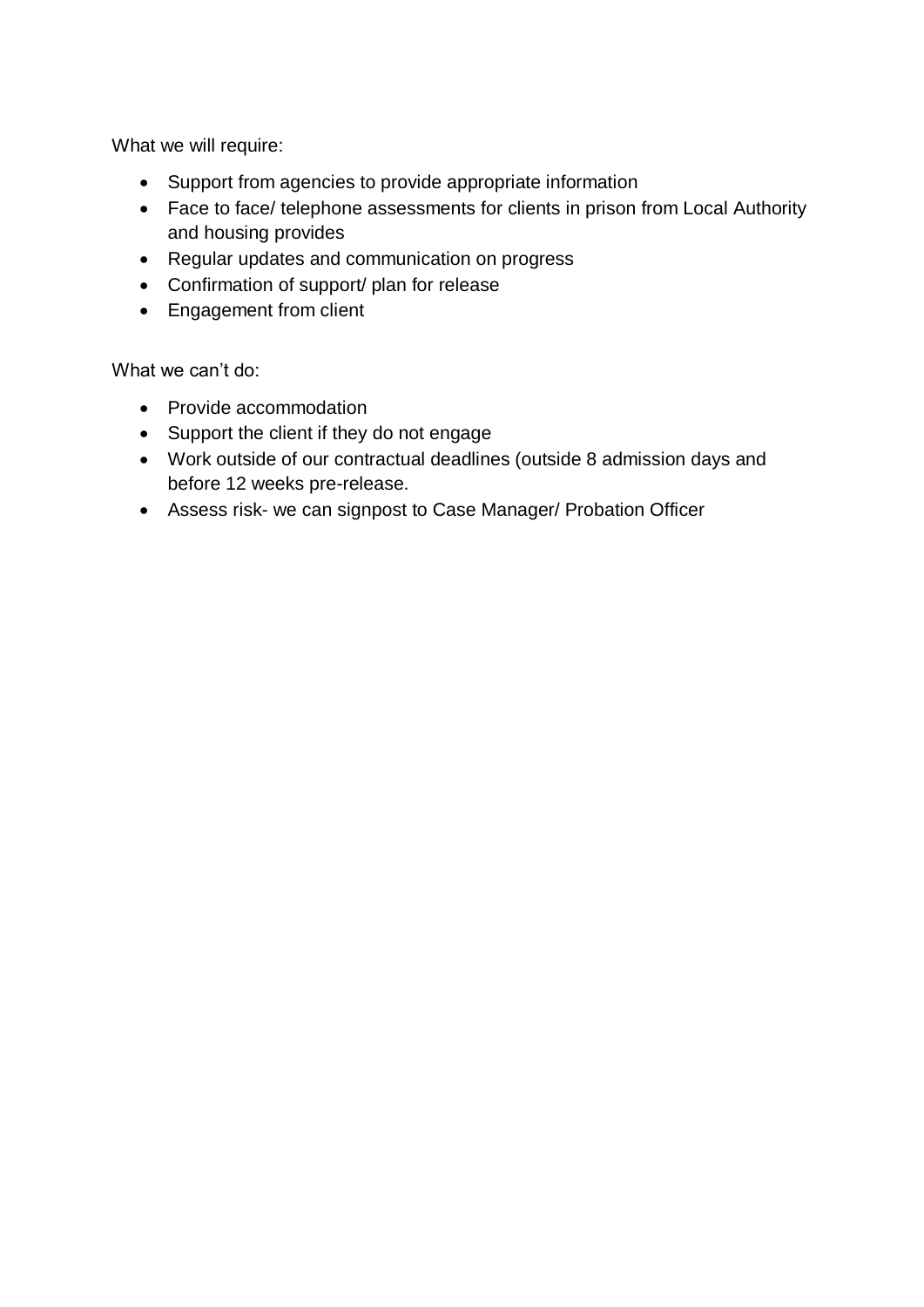# **Appendix 3: Children's Services; Youth Offender Institutions and Youth Offending Teams**

## Early Help Service

We will:

- Refer the household and/or young person to the relevant Local Authority within 56 days of being threatened with homelessness.
- Make contact with the relevant Housing Options team to alert them to the current situation for the household and/or young person
- We will obtain consent to alert the relevant housing team from the person(s) being referred and consent that their contact details can be given where possible
- Alerts without consent may be made in order to safeguard children or vulnerable adults in accordance with local Safeguarding Procedures
- Allow the individual to identify the housing authority in England to which they would like to be referred.
- Work in accordance with the Youth Homeless Joint Protocol in order to support young people where homelessness has been identified
- Provide suitable support and accommodation where appropriate when young people aged 16/17 present through the Youth Homeless Protocol

Why we will do this

- To reduce homelessness for households and/or individual young people
- To fulfil Children's Service's duty of care to families, children and young people living in Lincolnshire in accordance with relevant legislation
- To provide the Housing Authority with early notification to prevent and relieve homelessness effectively

What we will need

- A Single Point of Contact in each District Council
- ALERT registration
- Agreement in relation to the recording of referrals and alerts made to Housing Teams
- Regular updates on progress of referrals/alerts
- Mechanisms to share information appropriately and efficiently

What we cannot do

- Provide accommodation to households that are at risk of homelessness
- Provide accommodation to young people who present through the Youth Homeless Protocol who have suitable accommodation elsewhere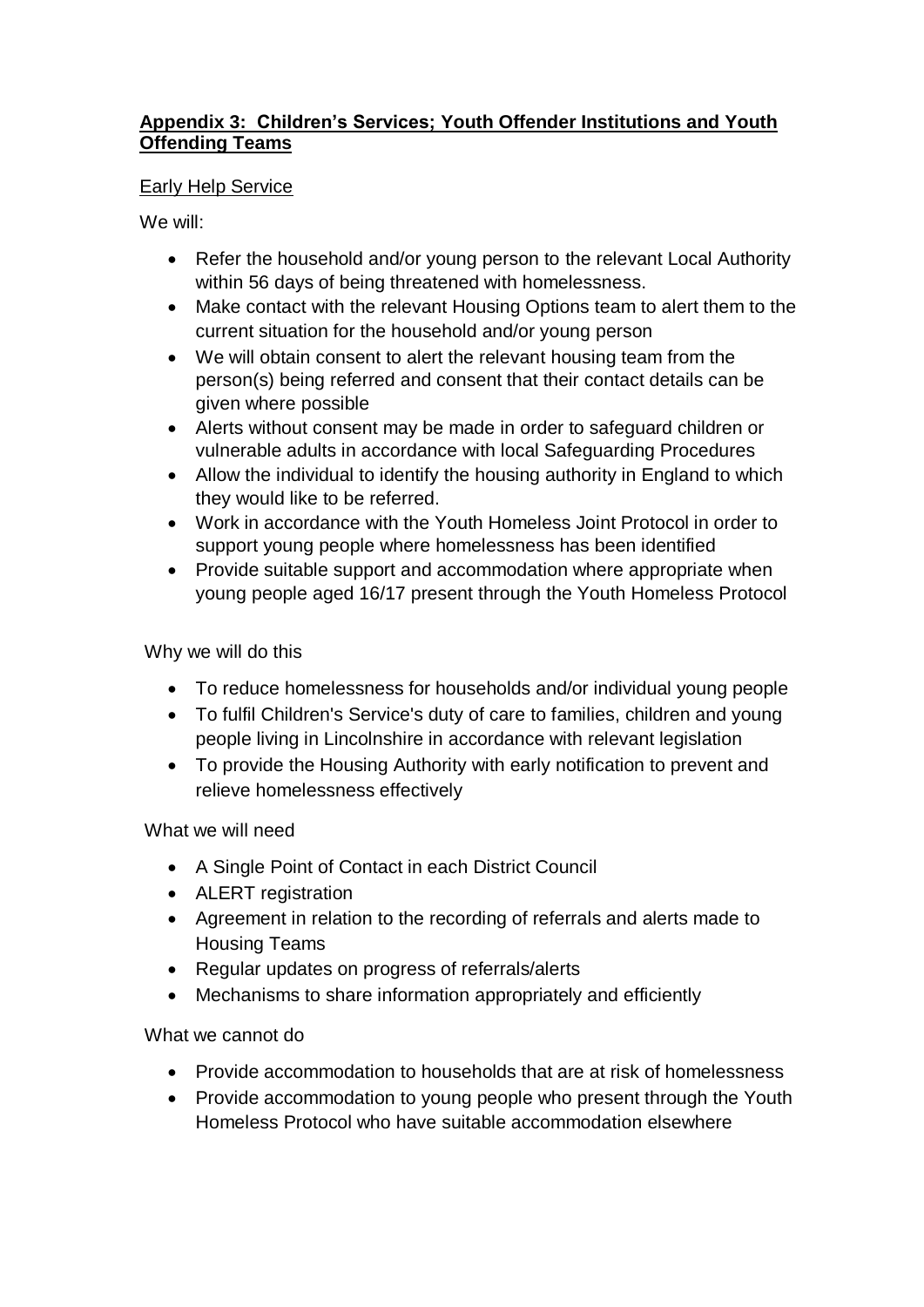# **Appendix 4: National Health Service**

We will:

- Identify whether there is a housing issue within 24 hours of admission
- Obtain permission from the patient to refer them to relevant organisations who can assist with the housing/health issue.
- Inform the appropriate council/HHLW within 48 hours from admission if there is a potential housing issue.
- Refer to Adult Social Care if appropriate.
- Refer to Occupational Therapists if appropriate.
- Occupational Therapist to refer to the Disabled Facility Grant within the relevant District Council before patient is discharged.
- Provide details of the Patient prognosis, medication, disabilities, care package or Lincs Reablement to the council/HHLW.
- Ensure Occupational Therapist completes a Home assessment if appropriate, even if the hospital is not in the same area as the patient's home. Liaise between the different areas.
- Arrange transport if required to view accommodation, attend appointments, return home or collect medication from outside the hospital upon discharge.
- Provide the patient access to a telephone and computer with internet access to sort issues such as claiming benefits and sourcing accommodation.
- Inform the patient and council/HHLW of possible discharge date.
- Refer to Mental Health professionals to complete an assessment whilst an inpatient.
- Ensure discharge arrangements are clear and inform appropriate persons of any change of plan.
- Ensure patient has the EDD and medication before the time set for discharge.
- Ensure discharges to the council are before 1pm.
- Ensure methadone / subutex are prescribed on the day of discharge and not left to be administered in the community on day of discharge.
- Organise 'best interest' meetings or 'discharge meeting' when complex discharge.
- Inform the council/HHLW or agencies if the patient moves wards or hospitals.
- Challenge and escalate.

Why we will do this:

Duty to Refer under the Homelessness Reduction Act 2017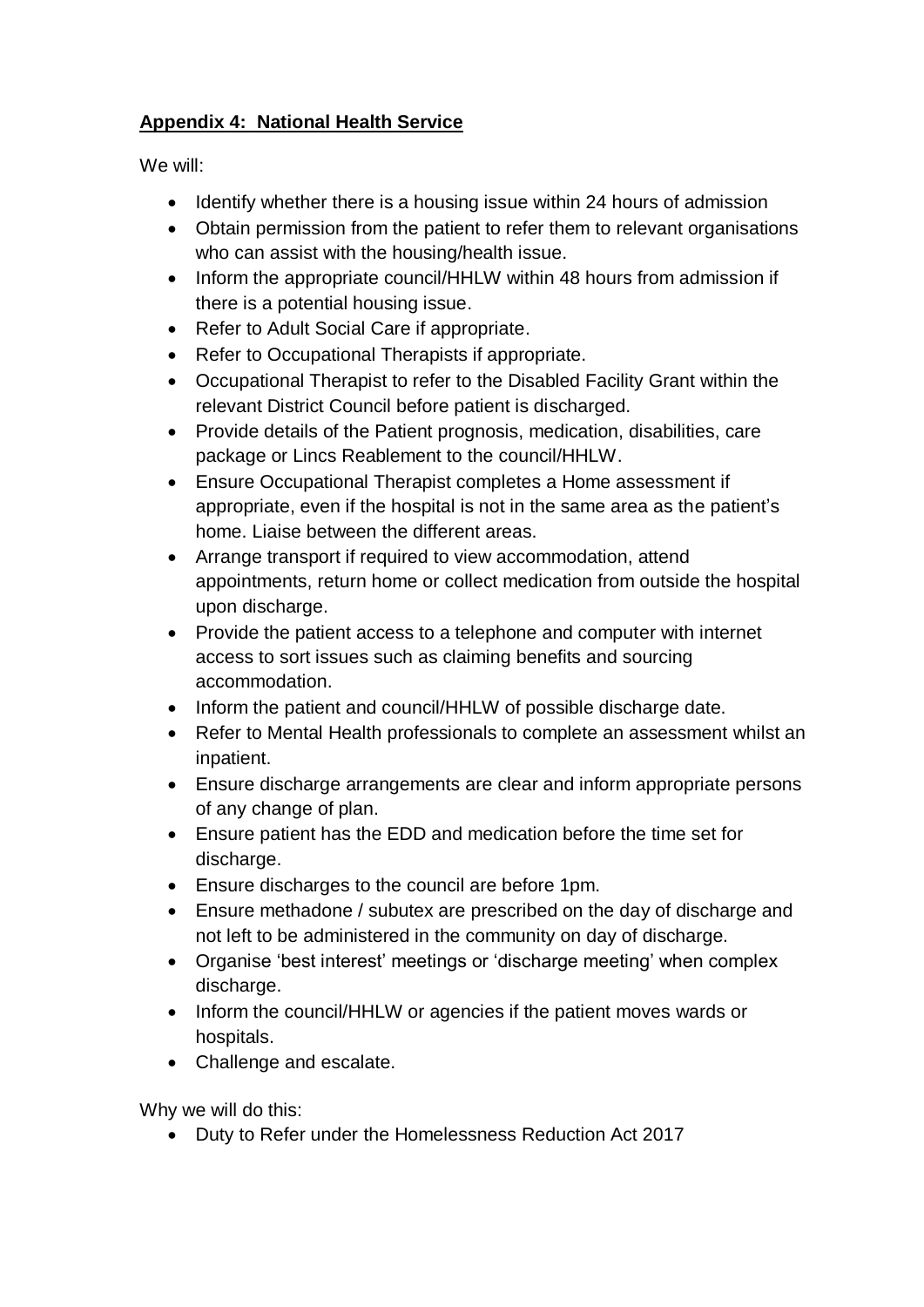- To provide the council with early notification to improve the prospects of resolving the housing issue.
- To avoid DTOCs.
- To avoid patients being unsafely discharged or re-admitted to hospital.
- To ensure the patients has all their medication and are aware of the prescription.
- To ensure a smooth transition to other agencies including Addaction service.
- To ensure all agencies are up to date with the medical needs and requirements for the patient.
- To ensure the patients best interests are viewed, assessed and acted upon.

What we will require:

- Access to a Hospital Housing Link Worker
- Regular updates on progress regarding housing.
- Access to the Hospital In Reach Worker with Addaction.
- Updates in the MDT meetings.
- Agencies available for 'best interest' or 'discharge' meetings.
- One point of contact to refer to council and agencies.

What we can't do:

- Keep a patient who is medically stable for discharge.
- Refer to all agencies required.
- Prepare the EDD before discharge.
- Update everyone on progress / medical issues.
- Discharge before medication is ready from the pharmacy.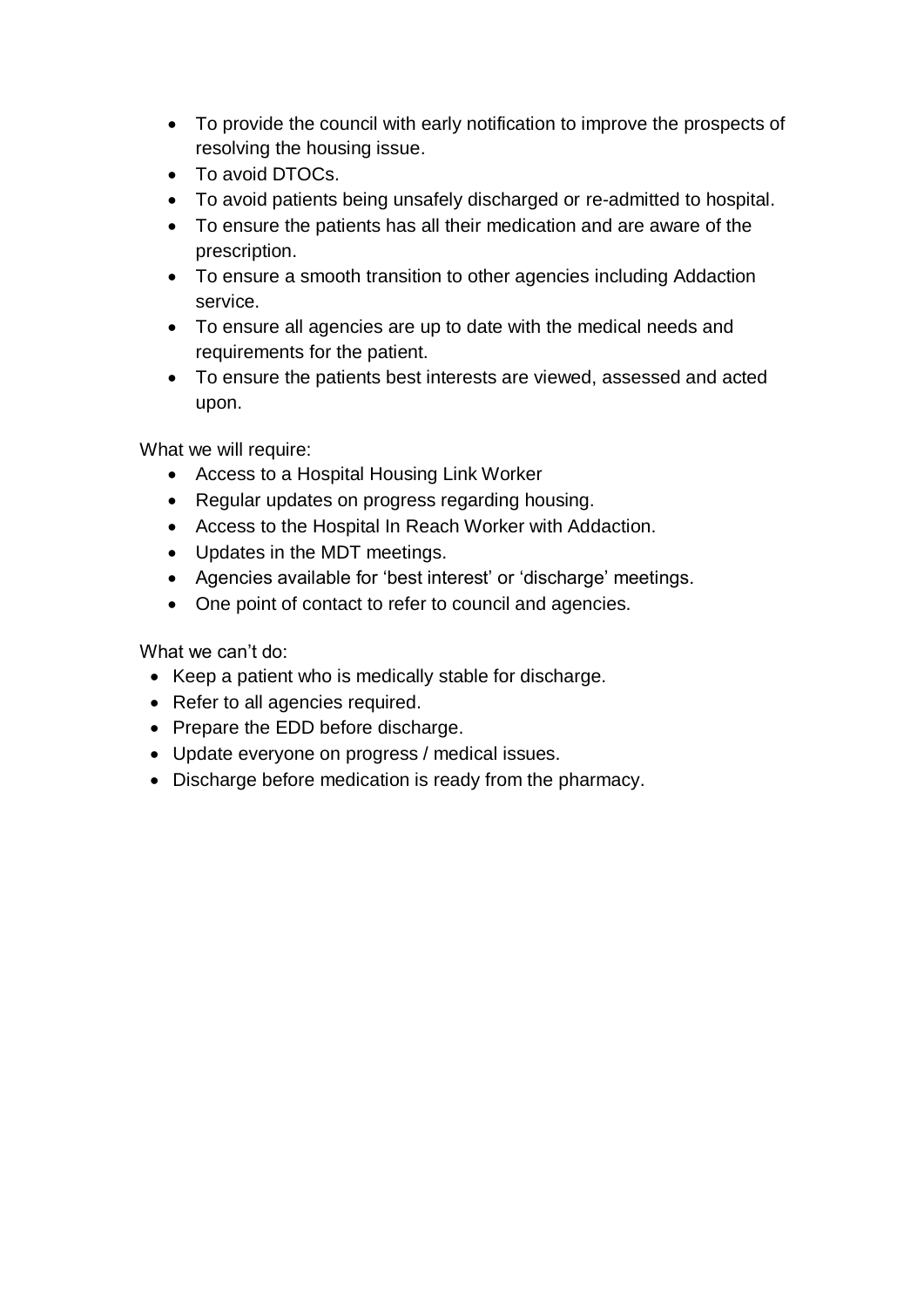## **Appendix 5: Adult Social Care and Children's Services, Lincolnshire County Council**

Please follow the guidelines set out in the protocol by accessing the relevant district council's website and logging into the ALERT portal.

In addition please note the following:

## **Children's Services**

### Looked After Children under 18yrs

• This will not fall under Duty to Refer - Lincolnshire County Council has a duty to accommodate these young people. If the Young Person is placed with a family member, The District Council will support LCC to house the family and keep the young person in placement with that person

#### Youth Homelessness - 16/17yr olds not Looked After

 Follow Youth Homelessness Protocol (LSP) and complete Early Help Assessment for Children Services. Duty to refer still applies under these circumstances and we will work with LCC as a core partner to prevent homelessness.

## **Adult Social Care**

#### Concerns surrounding Mental Capacity

 Follow safeguarding procedure – consent must be given for Duty to Refer and capacity to obtain and sustain an independent tenancy for social or privately rented accommodation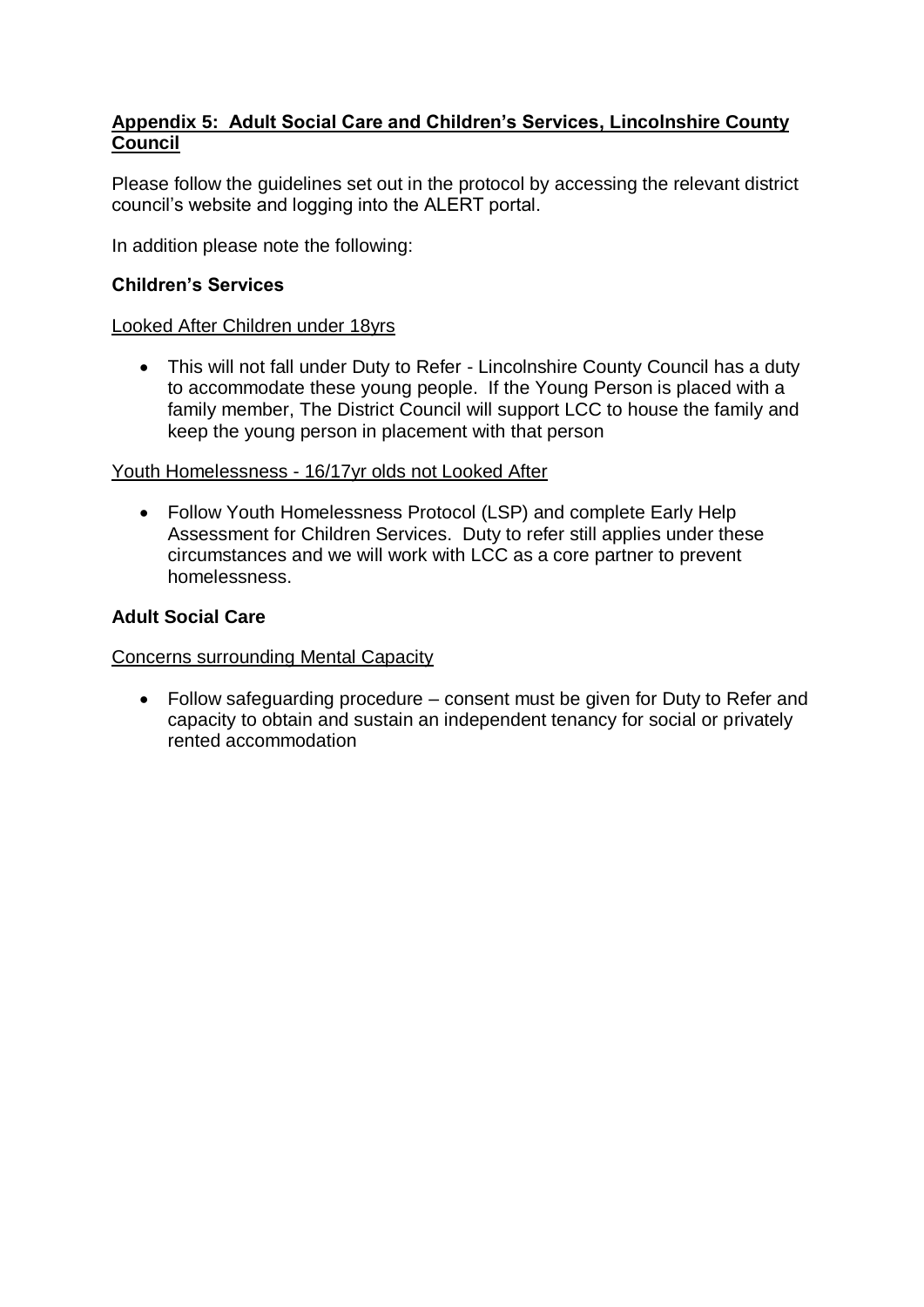# **Appendix 6: Other Statutory Agencies**

## **Secure training centres (public and contracted out) and colleges**

We do not have any in Lincolnshire

## **Probation services (community rehabilitation companies and national probation service)**

Please refer to your national protocol

## **Department of Work and Pensions / Jobcentre Plus**

Please refer to your National Protocol